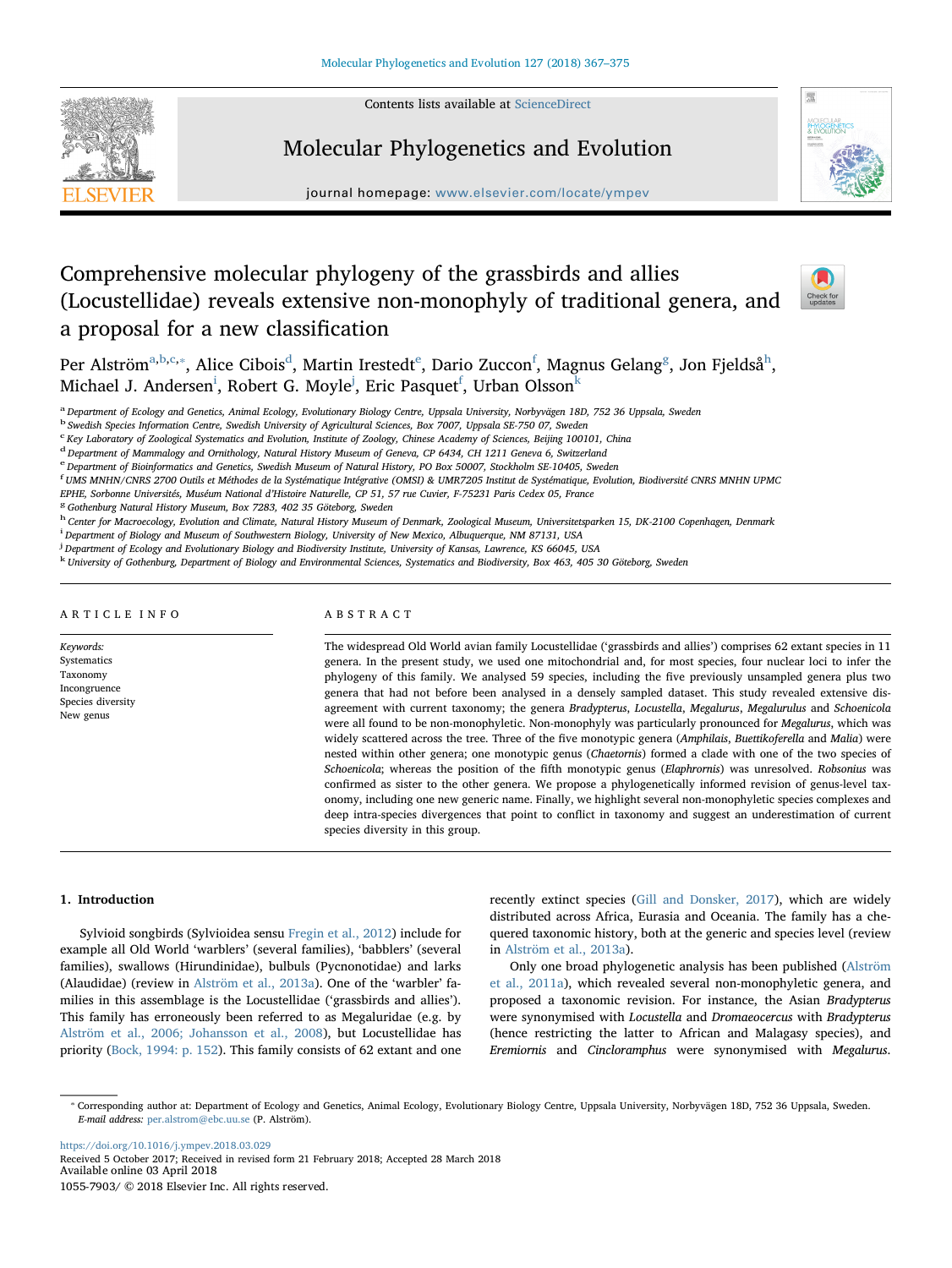However, these authors stressed that the circumscription of Megalurus was preliminary, as the type species (M. palustris) was sister to the Bradypterus sensu stricto clade in their analysis, albeit with low support. In contrast, [Dickinson and Christidis \(2014\) and del Hoyo and Collar](#page-8-3) [\(2016\)](#page-8-3) split Megalurus into three genera (Megalurus sensu stricto, Poodytes and Cincloramphus) based on the results of [Alström et al. \(2011a\)](#page-7-2). [Oliveros et al. \(2012\)](#page-8-4) unexpectedly found Robsonius and Malia to be part of Locustellidae.

Five genera traditionally placed in Locustellidae have not been analysed phylogenetically: Amphilais (monotypic, Madagascar), Megalurulus (six species, Melanesia), Buettikoferella (monotypic, Timor), Chaetornis (monotypic, Indian Subcontinent) and Elaphrornis (monotypic, Sri Lanka) [\(Gill and Donsker, 2017](#page-8-2)). Here we reconstruct the phylogeny of Locustellidae, including all genera and 59 of 62 recognised species [\(Gill and Donsker, 2017\)](#page-8-2) using mitochondrial and nuclear loci. We present a chronogram, which includes multiple subspecies for some polytypic species, and propose a revised taxonomic classification of the Locustellidae.

## 2. Material and methods

## 2.1. Study group

We analysed sequence data from 122 individuals of 59 extant and one recently extinct (Megalurus rufescens) species, representing all genera and all but three species [\(Gill and Donsker, 2017;](#page-8-2) Supplementary Table S1). As outgroups, we used representatives of the presumed most closely related families, Bernieridae, Donacobiidae and Acrocephalidae ([Fregin et al., 2012](#page-8-0); Supplementary Table S1).

# 2.2. Lab work

DNA was extracted from fresh material using the Qiagen DNA Mini Kit and following the manufacturer's protocol. Twenty three toepad samples (17 species) were obtained from museum specimens (Supplementary Table S1), and most of these were extracted in clean aDNA-dedicated spaces, using the Qiagen DNA Micro Kit and the protocol detailed in [Irestedt et al. \(2006\)](#page-8-5). We sequenced the mitochondrial cytochrome b (cytb) gene and four nuclear regions: myoglobin intron 2 (myo), ornithine decarboxylase (mainly) introns 6–7 (ODC), glyceraldehyde-3-phosphodehydrogenase intron 11 (GAPDH) and lactate dehydrogenase intron 3 (LDH). Amplification and sequencing of the fresh samples followed the protocols described in [Fregin et al. \(2012\)](#page-8-0). The toepads were sequenced in short (150–300 bp) segments with specifically designed primers and specific amplification profiles (Supplementary Table S2). Not all loci were obtained for all species, and for eight species only cytb was available (Supplementary Table S1). In addition, we downloaded sequences from GenBank of the recombination-activating gene 1 (RAG1) for the 9 Locustellidae species for which this gene was available as well as 9 outgroup species (GenBank numbers in Supplementary Fig. S4).

Authenticity of sequences obtained from toepad samples is supported by several lines of evidence. (1) When independent samples from the same species were included, the sequences were always highly similar. (2) Phylogenetic relationships based on individual PCR amplicons were the same as those using full cytb contigs. (3) No fragment was identical to any other species included in this study. (4) Overlapping forward and reverse sequence fragments were identical. (5) The mitochondrial sequences showed no double signal in the electropherograms or stop codons, insertions or deletions, and a vast majority of nucleotide substitutions were found in the 3rd codon position and resulted in few amino acid substitutions (of which a majority also was found in sequences obtained from the fresh samples). The mitochondrial sequences from fresh samples were also validated in the same way.

## 2.3. Phylogenetic analyses

Sequences were aligned and checked using Geneious 7.1.9 (Biomatters Ltd.). For the nuclear loci, heterozygous sites were coded as ambiguous. Trees were estimated by Bayesian inference using BEAST 1.8.4 [\(Drummond et al., 2012\)](#page-8-6) with different data partitioning schemes: (1) all loci were analysed separately (single-locus analyses, SLAs); (2) all sequences except RAG1 were concatenated and partitioned by locus (RAG1 excluded because only few species were available); and (3) nuclear loci except RAG1 were concatenated and partitioned by locus.

All analyses were run under the best-fit models according to the Bayesian Information Criterion calculated in jModeltest 2.1.7 ([Darriba](#page-8-7) [et al., 2012](#page-8-7)). The following models were selected: cytb. GTR +  $\Gamma$  + I; myo, HKY; GAPDH, LDH and RAG1, HKY + Γ; and ODC, HKY + I. An uncorrelated relaxed clock model with a lognormal distribution was applied to all partitions. Substitution models and clock models were unlinked. A 'birth-death incomplete sampling' tree prior was applied. Default priors were used except for the 'birthDeath.meanGrowthRate', for which a normal prior with an initial value 1.0, mean 2.0 and standard deviation 1.0 was applied. Xml files were generated in the BEAST utility program BEAUti version 1.8.4. The analyses were run for 50–100 million generations and sampled every 1000 generations, and each analysis was run twice.

Integrative species tree estimation was performed using \*BEAST ([Heled and Drummond, 2010\)](#page-8-8) in BEAST 1.8.4, with gene trees and species trees estimated simultaneously. We ran analyses under the same substitution models per partition as in the previous analyses, and an uncorrelated lognormal relaxed clock prior ([Drummond et al., 2006\)](#page-8-9). A piecewise linear population size model with a constant root was used as a prior for the multispecies coalescent and a birth-death model as prior on divergence times. Default settings were used for the priors. 100–150 million generations were run in different runs, sampled every 1000 generations; the analysis was repeated four times.

In order to estimate divergence times and intraspecific variation, the cytb data set with multiple subspecies was analysed in BEAST version 1.8.4 ([Drummond et al., 2012\)](#page-8-6). Analyses were run under the GTR +  $\Gamma$ model (cf. [Weir and Schluter, 2008\)](#page-8-10) with a 'birth-death incomplete sampling' species tree prior with a normal distribution with mean 2.0 and standard deviation 1.0. A strict clock with a mean rate of 2.1%/ million years ([Weir and Schluter, 2008](#page-8-10)) and a normal prior distribution with standard deviation 0.001 was applied. Default settings were used for the other priors. 100 million generations were run, sampled every 1000 generations. The analysis was run twice. Nodes B and I were constrained in the final analysis based on the results from the multilocus analyses (cf. [Fig. 1\)](#page-2-0), as these clades were not supported by cytb alone (and no alternative topology was strongly supported in the unconstrained cytb tree).

In all BEAST and \*BEAST analyses, convergence to the stationary distribution of the single chains was inspected in Tracer 1.6 ([Rambaut](#page-8-11) [et al., 2014](#page-8-11)). The effective sample sizes (ESS) for the joint likelihood and other parameter values were > 1000, representing good mixing of the MCMC, except in the \*BEAST analyses, where ESSs were 100–150. We also examined convergence and reproducibility by running each analysis at least twice, with random starting points, and comparing the results. In all analyses, including the \*BEAST analyses with low ESSs, the topologies (including relative branch lengths) and posterior probabilities (PPs) were similar across different runs. The first 25% of generations were discarded as 'burn-in', and the PPs were calculated from the remaining samples. Samples were combined in LogCombiner 1.8.4, and trees were summarized using TreeAnnotator version 1.8.4 (both included in the BEAST package), choosing 'Maximum clade credibility tree' and 'Mean heights', and displayed in FigTree version 1.4.3 (Rambaut 2002). Xml files for all multilocus analyses are available as Supplementary Table S2.

The concatenated sequences (except RAG1) partitioned by locus were also analysed by Maximum Likelihood bootstrapping (MLBS).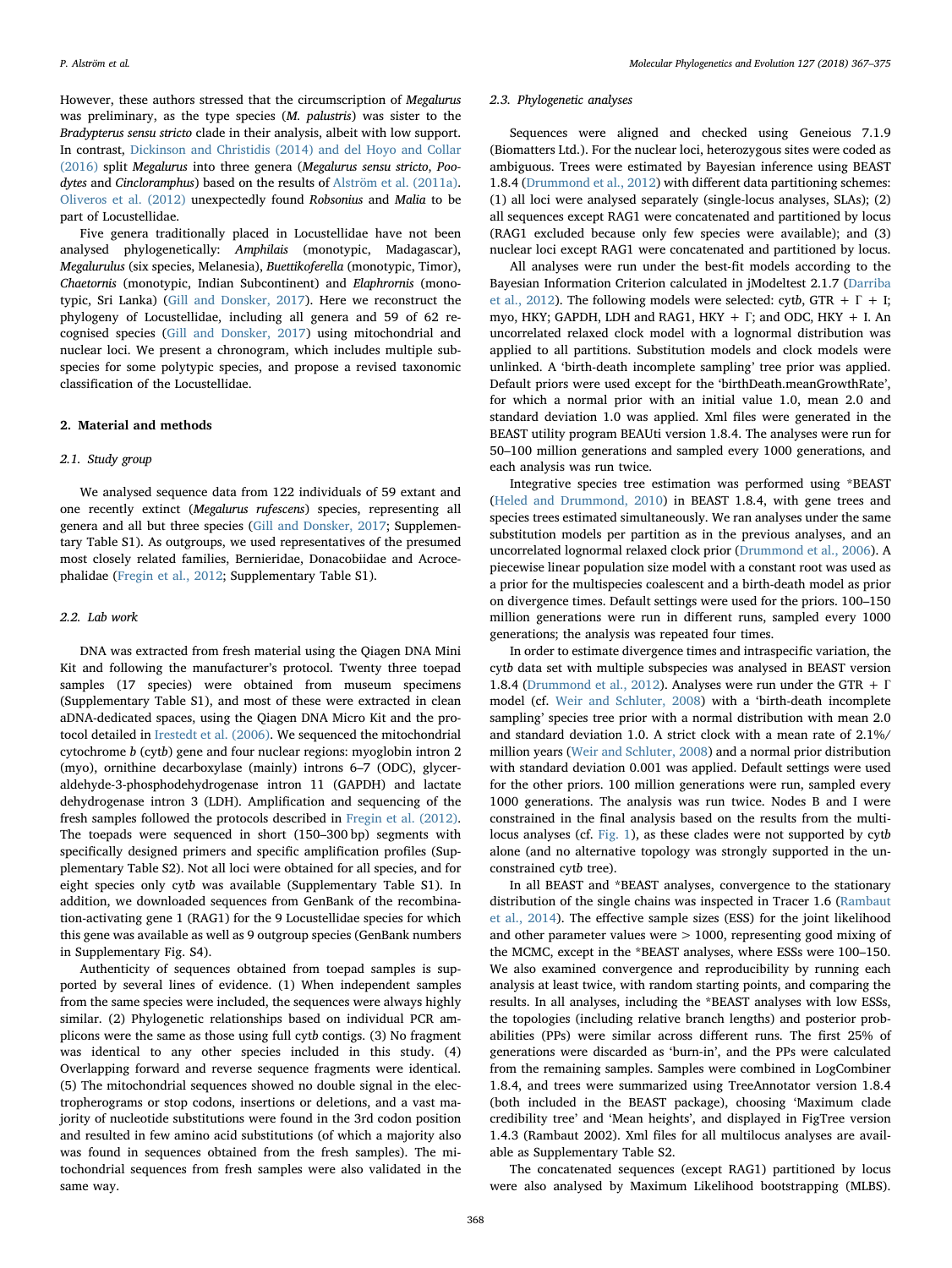<span id="page-2-0"></span>

Fig. 1. \*BEAST phylogeny of Locustellidae based on the mitochondrial cytb, and nuclear myo, ODC, LDH and GAPDH introns. Posterior probabilities (PP) and maximum likelihood bootstrap (MLBS) values are indicated at the nodes, in this order; \* means PP 1.00/MLBS 100%. Clade labels (A–J) indicate clades discussed in the text; # indicates species not previously analysed phylogenetically; and § indicates species not analysed in previous comprehensively sampled Locustellidae phylogeny.<sup>1</sup> MLBS 83% for clade with Schoenicola brevirostris sister to clade C. Illustrations by Ian Lewington, Brian Small, Jan Wilczur and Tim Worfolk, from [del](#page-8-16) [Hoyo et al. \(2006\)](#page-8-16), with permission from the publishers.

MLBS (1000 replicates) was conducted with RAxML-HPC2 version 8.2.10 ([Stamatakis, 2014\)](#page-8-12). Default parameters were used.

Because Robsonius was sister to the rest of Locustellidae in all preliminary analyses, we tested that this genus is indeed part of this clade and not more distantly related by analysing a dataset including representatives from the primary clades within the Passerida group as revealed by previous studies (e.g. [Alström et al., 2006; Fregin et al.,](#page-7-1) [2012; Alström et al., 2014; Moyle et al., 2016\)](#page-7-1), using sequences from [Alström et al. \(2014\)](#page-8-13). This was run in MrBayes 3.2 [\(Huelsenbeck and](#page-8-14) [Ronquist, 2001; Ronquist and Huelsenbeck, 2003\)](#page-8-14) using concatenated sequences partitioned by locus and the following models: cytb and ODC GTR +  $\Gamma$  + I; myo and GAPDH HKY +  $\Gamma$ ; and LDH GTR +  $\Gamma$ . Default priors in MrBayes were used. Four Metropolis-coupled MCMC chains were run for 5 million generations and sampled every 1000 generations. Convergence was checked as for the BEAST analyses, as well as by the average standard deviation of split frequencies passing below 0.01

and the potential scale reduction factor (PSRF) being close to 1.00 for all parameters.

Several of the BI and the MLBS analyses were run on the CIPRES Science Gateway ([Miller et al., 2010\)](#page-8-15).

## 2.4. Song comparisons

Sound recordings of territorial songs were obtained from all Locustella species (own recordings and from xeno-canto [\[www.xeno](http://www.xeno-canto.org)[canto.org\]](http://www.xeno-canto.org) and British Library National Sound Archive). Sonograms were generated in Raven Pro 1.5 (Cornell Laboratory of Ornithology, Ithaca, USA) to graphically illustrate differences among species. All of our own sound recordings used for this study have been deposited in xeno-canto ([www.xeno-canto.org\)](http://www.xeno-canto.org), and detailed information is available as available as Supplementary Table S3.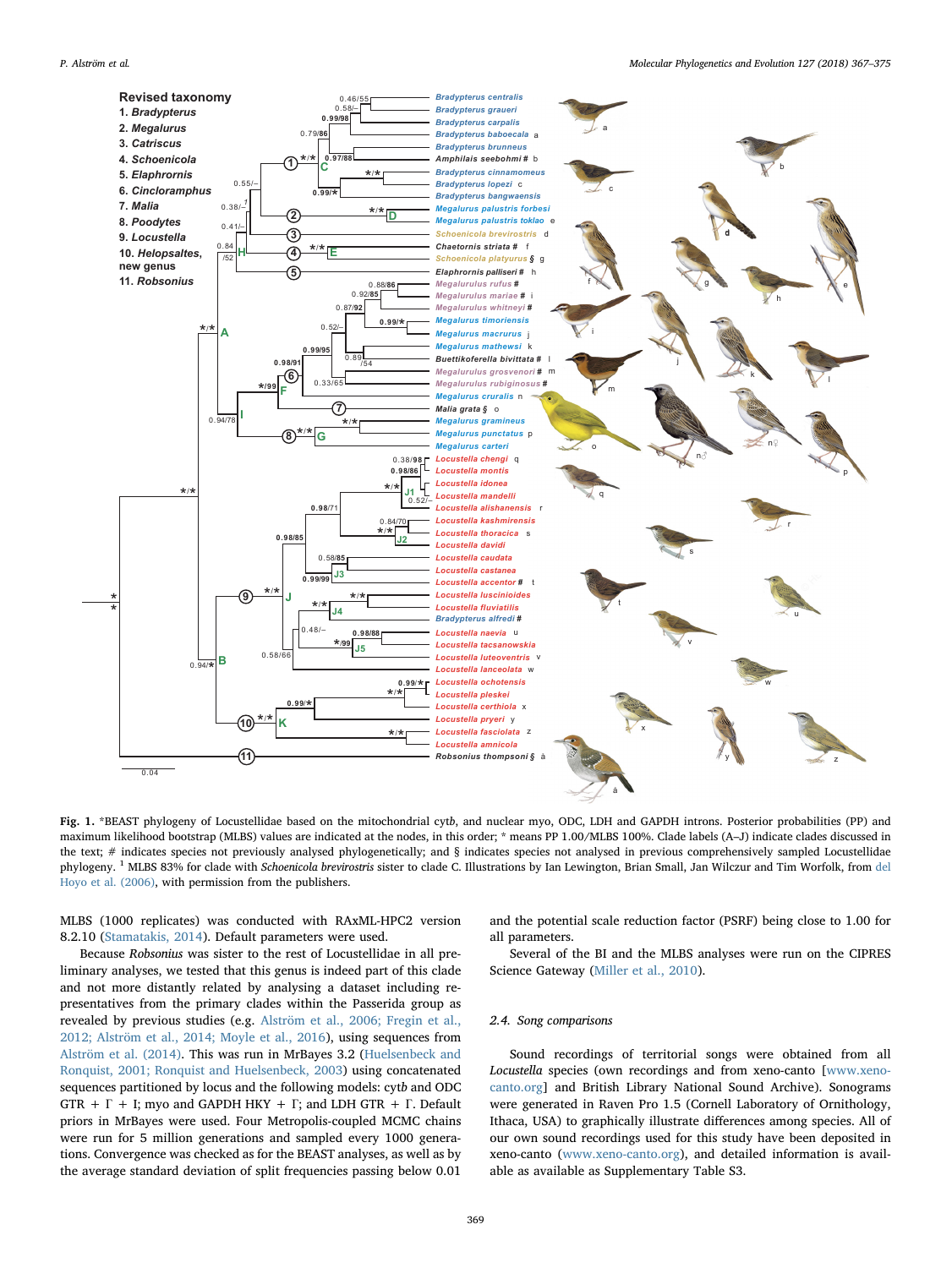### 3. Results

# 3.1. Species-level phylogeny

The \*BEAST phylogeny based on all sequences except RAG1 ([Fig. 1\)](#page-2-0) identified Robsonius as sister to all other locustellid species, which were divided into two primary clades (A and B). Clade A (PP 1.00) comprised all genera except Locustella, and clade B (PP 0.94) contained all Locustella and one Bradypterus. Within clade A, five strongly supported (PP 1.00) clades were found (C–G), each containing 1–4 genera. Clades C–E plus Schoenicola brevirostris and Elaphrornis palliseri formed the poorly supported (PP 0.84) clade H; and clades F–G formed clade I (PP 0.94). Clade H comprised six genera from the Afrotropical, Madagascan and Oriental regions, and clade I included four genera mainly distributed in the Indo-Pacific. Within clade B, two main clades (J, K) were strongly supported (PP 1.00). All of the polytypic genera were non-monophyletic. The Afrotropical Bradypterus clade (C) also contained the monotypic genus Amphilais from Madagascar, whereas the Afrotropical Bradypterus alfredi was in one of the Locustella clades (J). Megalurus and Megalurulus were scattered across clades D, F and G, and the monotypic Buettikoferella and Malia were also nested among these. Finally, the two Schoenicola species were not sisters. Instead, the Oriental S. platyurus was strongly supported as sister to the monotypic Chaetornis, whereas the position of the Afrotropical S. brevirostris was uncertain.

The topology of the BEAST tree based on the concatenated sequences (except RAG1) was mostly in agreement with the \*BEAST tree (Supplementary Fig. S1). The former found stronger support for clade B (1.00 vs. 0.94) and I (0.98 vs. 0.94) as well as a number of the relationships within smaller clades (highlighted in blue in Supplementary Fig. S1). The position of Robsonius as sister to the rest of Locustellidae was confirmed in the analysis of a broader sampling from Passeriformes (Supplementary Fig. S2). The tree based on concatenated nuclear loci (except RAG1; Supplementary Fig. S3) strongly supported relationships among clades J1–J5 that were incongruent with those in the \*BEAST ([Fig. 1](#page-2-0)) and cytb ([Fig. 2](#page-4-0)) trees. Single-locus analyses, especially of the nuclear loci, were generally not well resolved (Supplementary Figs. S4 and S5). Maximum Likelihood bootstrapping of the complete dataset (except RAG1) was generally in agreement with the BI analyses, especially the BEAST analysis of concatenated sequences [\(Fig. 1](#page-2-0)).

#### 3.2. Dating and intraspecific variation

The chronogram based on cytb and containing subspecies of some species [\(Fig. 2\)](#page-4-0) has generally wide confidence intervals. Our dating suggests that Robsonius diverged from the rest of Locustellidae at 22.7 mya (95% HPD 16.9–29.2 mya), and the age of the split between clades A and B was estimated at 15.4 mya (95% HPD 12.1–19.0 mya). The two primary clades A and B were estimated to have diversified since around 14.5 mya (95% HPD c. 11–18 mya). Six of the main clades (C, E, F, G, J, K) diversified during the period c. 7.8–11.4 my (95% HPD c. 5.6–14.3 mya).

Several of the polytypic species included subspecies estimated to have separated > 2 mya: Bradypterus lopezi ufipae vs. B. l. mariae (2.1 mya; 95% HPD 1.3–3.0 mya); Megalurus palustris forbesi vs. M. p. toklao (4.0 mya; 2.7–5.5 mya); and Megalurus punctatus caudatus vs. M. p. vealeae (2.2 mya; 1.4–3.1 mya). Also the two samples of Locustella caudata unicolor were deeply diverged (2.7 mya; 1.8–3.7 mya), as were the two samples of the monotypic Bradypterus brunneus (5.7 mya; 4.1–7.5 mya). In addition, Megalurus timoriensis and M. macrurus were inferred to be non-monophyletic, with deep divergences between M. timoriensis tweedalei–M. t. crex and M. macrurus macrurus–M. m. interscapularis, respectively. The non-sisters Locustella ochotensis–L. certhiola were not monophyletic, as one individual of the former was nested within the latter.

# 3.3. Morphological, vocal and behavioural differences between species in clades J and K

Within Locustella (clade B), the species in clades J and K differ in that the latter are generally larger (clade K: 13–18 cm, 12–33 g; clade J: 12–18 cm, 9–21 g; [del Hoyo et al., 2006](#page-8-16)). The lower mandible is always pale in the species in clade K, whereas it is all black in the breeding season, at least in males, in many of the species in clade J [\(Kennerley](#page-8-17) [and Pearson, 2010;](#page-8-17) pers. obs.).

The songs of the species in clade K consist of short (c. 2–5 s) strophes separated by distinct pauses (c. 2–15 s; shorter strophes when excited; [Fig. 3\)](#page-5-0). All or most of the elements in the strophes are either different from each other (in L. amnicola, L. fasciolata, L. pryeri) or arranged in a few to several different "blocks" of similar notes (in L. certhiola, L. ochotensis, L. pryeri). In contrast, the songs of the species in clade J consist of short, comparatively simple syllables, which are monotonously repeated at very short intervals (e.g. in L. accentor, L. thoracica, L. davidi) or in drawn-out, rattling reels (e.g. in L. naevia, L. luteoventris; [Fig. 3](#page-5-0)). The songs of the species in clade J may continue without any distinct pauses for up to a few minutes. The song of L. pryeri in clade K may seem rather similar to that of e.g. L. tacsanowskia in clade J, but the song elements are more varied, without the regularly repeated pattern of L. tacsanowskia and the other species in clade J ([Fig. 3](#page-5-0)). In all species in clade K except L. fasciolata and L. amnicola, the song is regularly delivered in a short song-flight, unlike in the species in clade J [\(Fig. 3](#page-5-0); [Kennerley and Pearson, 2010](#page-8-17); pers. obs.).

## 4. Discussion

# 4.1. Phylogeny

Our study is the most comprehensive analysis of the Locustellidae. It includes five previously unsampled monotypic genera and in total 11 previously unstudied species and three additional species that have not been analysed in a study with a large number of species. It also includes one extinct species, Megalurus rufescens. Only Bradypterus grandis, Megalurus albolimbatus and Megalurulus llaneae were not analysed.

The majority of nodes ( $~0$ %) are well supported (PP ≥ 0.95). However, some deep relationships remain uncertain. In particular, the support is poor for clade H, and the relationships among clades C, D, E, Schoenicola brevirostris and Elaphrornis palliseri are equivocal, likely due to their short internode distances. We note that the support for the position of Schoenicola brevirostris as sister to clade C is stronger in the concatenation analysis of all loci (PP 1.00; MLBS 83%) and in the concatenation analysis of the nuclear loci (PP 1.00), and the support for clade I is stronger in the concatenation analyses of all loci (PP 0.97; MLBS 78%). This makes sense from a biogeographical point of view – S. brevirostris is an Afrotropical species, like all Bradypterus.

The lack of evidence for a close relationship between Schoenicola brevirostris and S. platyurus is surprising, because they have been treated as conspecific due to their very similar appearances (e.g. [Watson et al.,](#page-8-18) [1986\)](#page-8-18), while they differ from Bradypterus in for example their broader and more strongly graduated tails with pale tips ([Madge, 2017](#page-8-19)). In contrast, Chaetornis striata, which we found as sister to S. platyurus, is morphologically markedly different, although it shares the pale-tipped rectrices with the two Schoenicola species, and it occurs in the same geographical area as S. platyurus (Indian subcontinent) [\(Madge, 2017](#page-8-19)). We hypothesise that  $S$ . brevirostris is sister to clade  $E$  (as suggested by cytb, although with no support), and that the plumage similarity between S. brevirostris and S. platyurus is plesiomorphic.

The Sri Lankan endemic Elaphrornis palliseri was previously placed in Bradypterus (e.g. [Watson et al., 1986\)](#page-8-18), and its move to Elaphrornis was only based on it being "entirely distinct from the genus Bradypterus" ([Dickinson, 2003](#page-8-20)). The monotypic Elaphrornis is here shown to be distinct, although a close relationship with the Bradypterus clade (C) cannot be excluded. In contrast, the Malagasy endemic Amphilais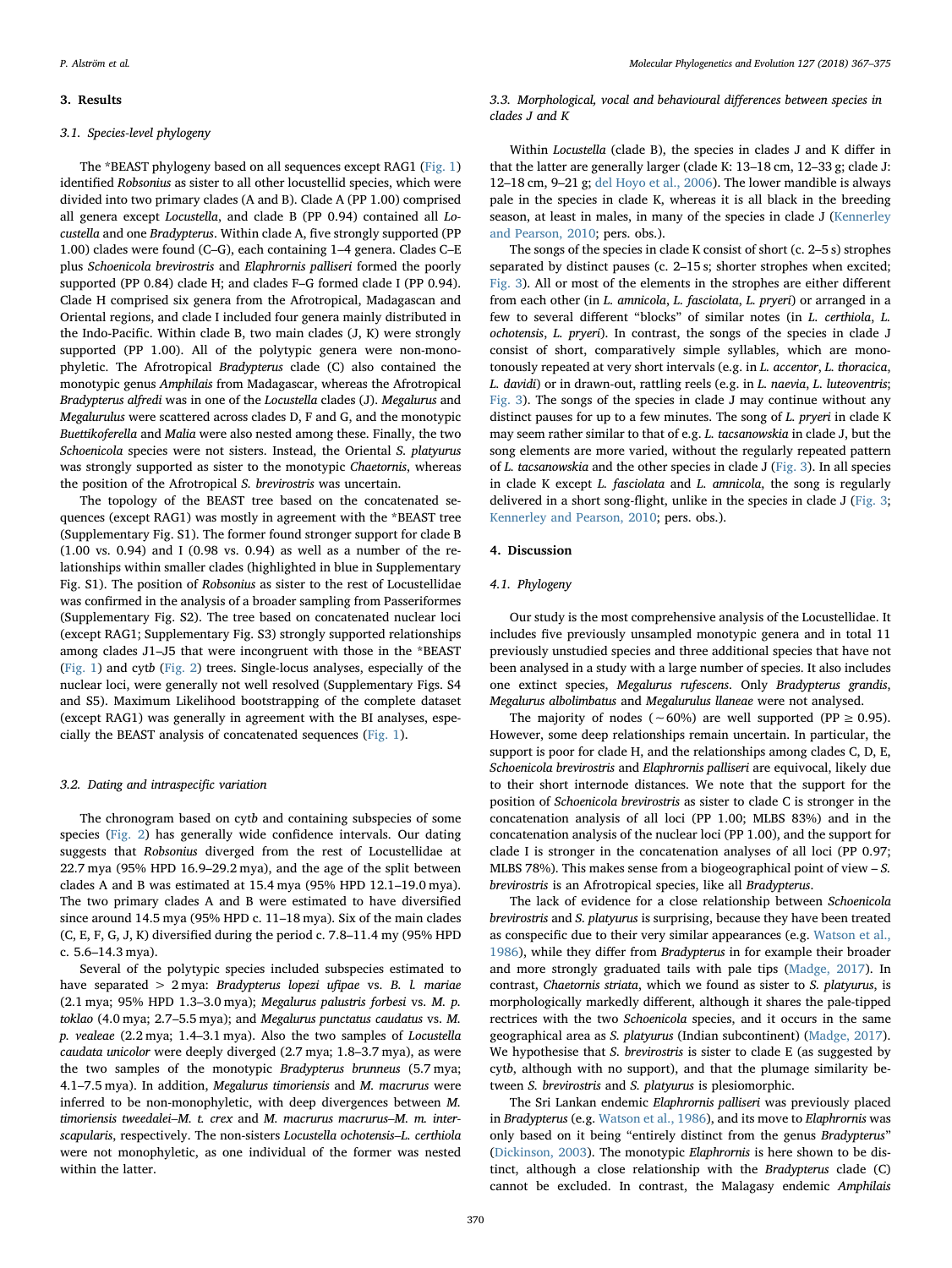## <span id="page-4-0"></span>P. Alström et al. *Molecular Phylogenetics and Evolution 127 (2018) 367–375*



Fig. 2. Cytochrome b (cytb) chronogram including all species and subspecies available for this study. Dates based on a 2.1%/million years molecular clock. Species for which only cytb is available, and which are therefore not in [Fig. 1,](#page-2-0) are indicated by €. Posterior probabilities (PP) are indicated at the nodes; \* means PP 1.00. Clade labels (A–J) indicate clades discussed in the text. The purple line at 2 million years ago highlights the existence of several deep intraspecific divergences.

seebohmi is firmly nested in Bradypterus, as sister to the Malagasy endemic B. brunneus. Amphilais seebohmi is sometimes placed in the genus Dromaeocercus, together with B. brunneus (e.g. [Watson et al., 1986](#page-8-18)), and is treated as incertae sedis by [Dickinson and Christidis \(2014\)](#page-8-3).

The position of Megalurus palustris in clade H is not strongly supported in any of our multilocus analyses, and the only SLA that strongly

corroborates this is cytb, whereas analysis of a small set of RAG1 sequences (Supplementary Fig. S5) strongly supports a sister relationship between M. palustris and M. mathewsi (which is the only representative of clade I in that analysis). The same was found by [Alström et al.](#page-7-2) [\(2011a\),](#page-7-2) who discussed this at length, and concluded that inclusion of Megalurus palustris in the equivalent of clade H is surprising from both a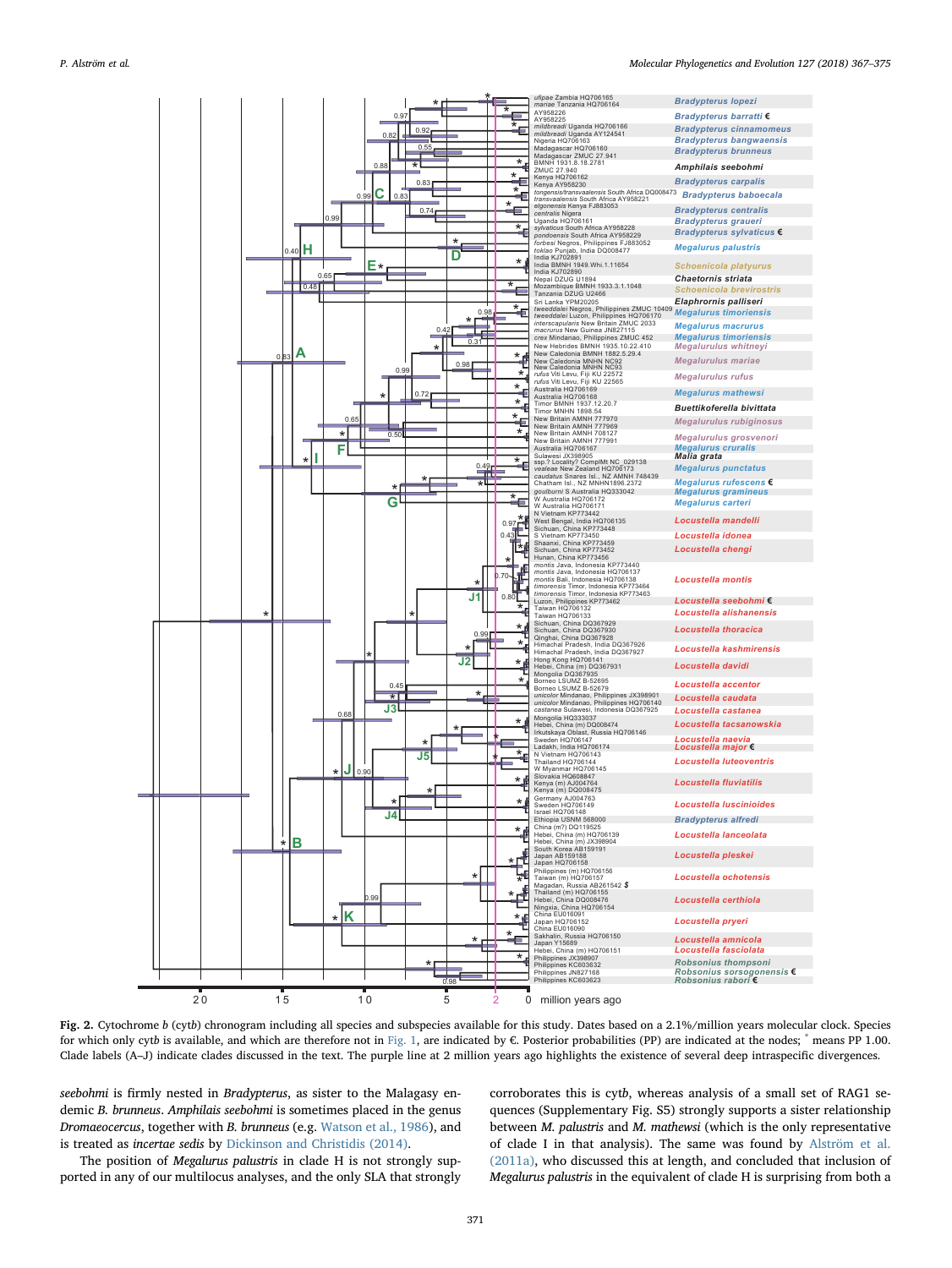<span id="page-5-0"></span>

Fig. 3. Sonograms of Locustella sensu lato. All of the species in clade K are shown, but not all of the ones in clade J, though the ones missing from clade J have songs that are reminiscent of species illustrated. The species in clade K have short complex strophes separated by pauses of varying length (length of pauses mainly depending on level of excitement); only in two of the individuals shown here are the pauses short enough to show two consecutive strophes. The species in clade J have "continuously flowing" songs, except L. tacsanowskia, which has well defined strophes of varying length separated by pauses of variable length. The three lowermost sonograms are shown at higher temporal resolution than the others to highlight the greater complexity and less regular structure of L. pryeri compared to L. tacsanowskia and L. luteoventris. The photos are a collage of a L. pryeri singing in song-flight, which all in clade K except L. amnicola and L. fasciolata regularly do (photos: Lars Petersson; Honshu, Japan, June 2017). See Supplementary Table S3 for details about the recordings used to create the sonograms.

morphological, vocal and biogeographical point of view. If M. palustris indeed belongs in clade H, the most parsimonious position would be as sister to the others, as the strong similarities in plumage, structure, size and voice to some of the other species in clade I could then be explained as being plesiomorphic.

The non-monophyly of Megalurus is further exaggerated within

clade I, as the two monotypic genera Malia and Buettikoferella as well as the five species of Megalurulus are intermixed with Megalurus. [Alström](#page-7-2) [et al. \(2011a\)](#page-7-2) also found the equivalent of this clade to contain a nonmonophyletic Megalurus (see below), although they did not include Malia, Buettikoferella or Megalurulus. [Oliveros et al. \(2012\)](#page-8-4) recently discovered that Malia grata, with previously unknown affinities, is part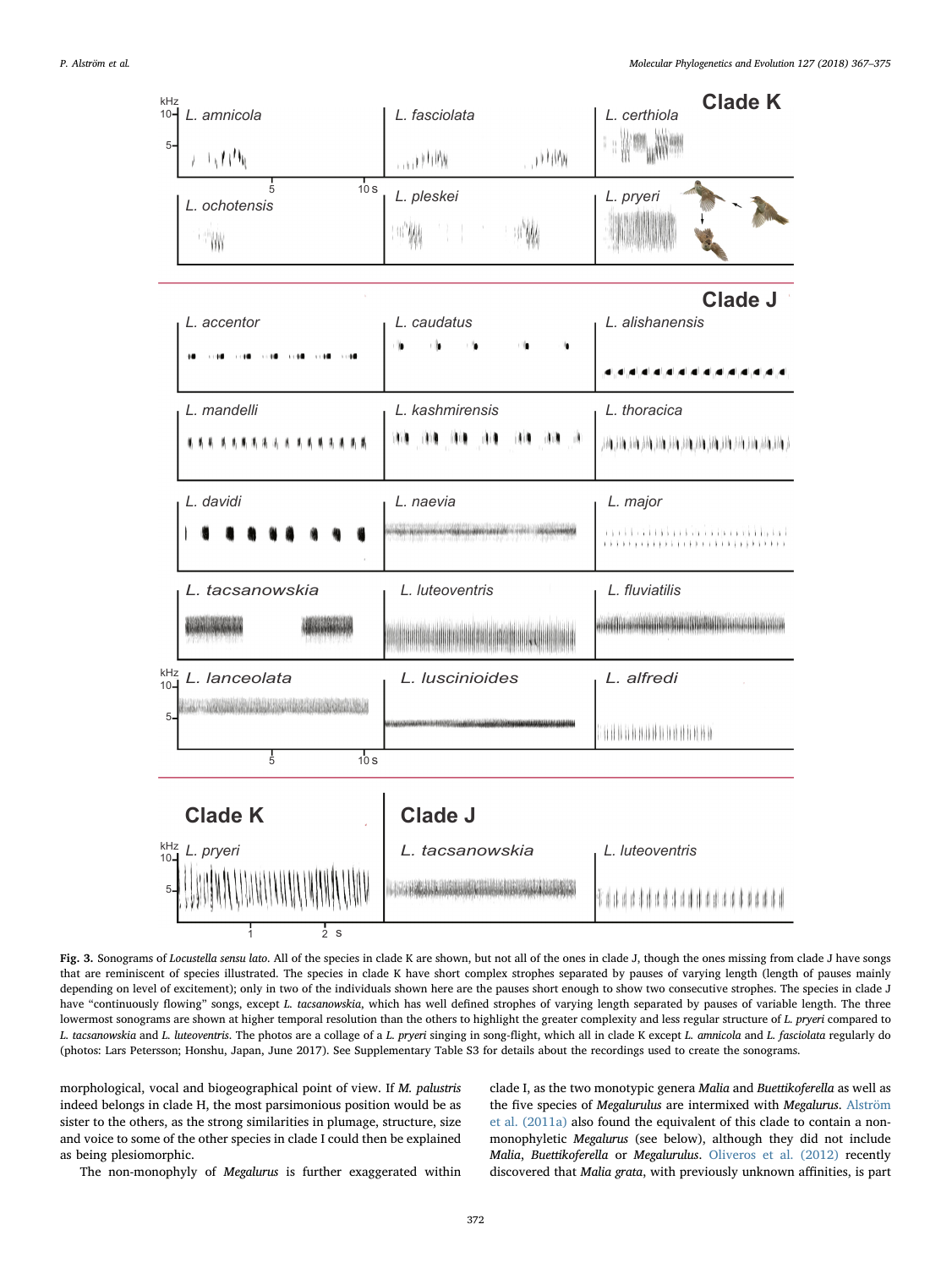of Locustellidae; it was recovered with strong support as sister to Megalurus timoriensis, which was the only representative for our clade I in their study. Buettikoferella bivittata is firmly anchored in a clade with Megalurus mathewsi, M. timoriensis, M. macrurus and the five Megalurulus species, although its sister relationship with M. mathewsi is poorly supported. Also Megalurulus is not monophyletic; none of the relationships among the species are strongly supported by \*BEAST, although the relationships among M. rufus, M. mariae and M. whitneyi are well supported in the BI and ML analyses of concatenated data.

The strong non-monophyly of Megalurus and Megalurulus is unexpected. Except for M. carteri and male M. cruralis, the members of the genus Megalurus, including M. palustris, form a morphologically fairly homogeneous group ([del Hoyo et al., 2006](#page-8-16); cf. [Fig. 1\)](#page-2-0). From a morphological perspective, the species in Megalurulus and Buettikoferella bivittata are fairly similar, while they differ much from Megalurus by their more uniform and more saturated brown plumage colorations ([del](#page-8-16) [Hoyo et al., 2006;](#page-8-16) cf. [Fig. 1](#page-2-0)). The differences appear to be adaptive: Megalurulus species occur in understory of evergreen mesic habitats, whereas Megalurus species are associated with grasslands or more arid scrubby habitats. Malia grata is highly aberrant in plumage and ecology (mainly arboreal, social; [Collar and Robson, 2017](#page-8-21); pers. obs.) compared to all other members of Locustellidae (cf. [Fig. 1\)](#page-2-0). Strongly divergent plumages, such as the green and yellow plumage of Malia grata and the boldly patterned male Megalurus cruralis, could probably evolve fairly fast under strong selection, as has been suggested to have happened multiple times in other families within Sylvioidea [\(Alström et al.,](#page-7-3) [2011b, 2013b\)](#page-7-3). Niche shifts, such as in Malia grata, have likely triggered strong morphological divergence in some other Indonesian island endemics [\(Fjeldså et al., 2010; Alström et al., 2015\)](#page-8-22). However, it cannot be excluded that phylogenetic results suggesting unexpectedly distant relationships between morphologically similar species might be the result of stochastic processes, such as lineage sorting across multiple speciation events ('hemiplasy'; [Avise and Robinson, 2008\)](#page-8-23) rather than parallel evolution.

Within clade B, subclades J and K are well supported and deeply diverged. As further support of this subdivision, there are average differences in size and song between them (see below). Bradypterus alfredi is well supported as sister to Locustella luscinioides  $+ L$ . fluviatilis within clade J. It is the only Afrotropical species in clade B.

The three species of Robsonius form a strongly supported sister clade to the rest of Locustellidae. This agrees with [Oliveros et al. \(2012\)](#page-8-4), who disclosed this unexpected position of Robsonius, which was previously considered a "babbler" (e.g. [Dickinson 2003](#page-8-20)).

# 4.2. Dating and intraspecific variation

Recent, broadly sampled, genome-scale studies suggest generally younger ages for sylvioid passerines than we recovered here ([Prum](#page-8-24) [et al., 2015; Moyle et al., 2016\)](#page-8-24). However, our results largely agree with those from a multilocus phylogenetic analysis of all Himalayan passerines, which was dated using multiple fossils and biogeographic dates ([Price et al., 2014](#page-8-25)), as well as with an analysis of the modern birds (Neornithes) using a multigene matrix and a large number of fossil calibrations ([Claramunt and Cracraft, 2015\)](#page-8-26). In particular the date inferred here for the divergence of Robsonius should be treated with caution.

Several polytypic species harbour deep cytb divergences, which are considerably deeper than between some other taxa treated as separate species. Because the morphological variation within some groups is relatively slight and because many of the species are poorly known, it seems likely that some currently recognised species are better treated as two (or more) species. Further studies of larger samples and using independent data, such as nuclear markers and vocalisations, are warranted to shed light on the taxonomic status of these taxa.

The rather widely allopatric Bradypterus lopezi ufipae and B. l. mariae are deeply diverged (2.1 mya; 95% HPD 1.3–3.0 mya). This species

consists of two subspecies groups ([Kennerley and Pearson, 2010; del](#page-8-17) [Hoyo and Collar, 2016](#page-8-17)), but B. l. ufipae and B. l. mariae belong to the same group. However, these two taxa inhabit different montane areas in central and eastern Africa. The divergence within the Madagascar endemic Bradypterus brunneus, which was estimated at 5.7 mya (95% HPD 4.1–7.5 mya) is exceptional, as this species is considered monotypic ([Dickinson and Christidis, 2014; del Hoyo and Collar, 2016; Gill](#page-8-3) [and Donsker, 2017](#page-8-3)).

The divergence between Megalurus palustris forbesi from the Philippines and northern Borneo and M. p. toklao, which is patchily distributed across southern continental Asia, is pronounced (4.0 mya; 95% HPD 2.7–5.5 mya). Much denser sampling will be needed to evaluate the taxonomy of this complex. A deep split (2.2. mya; 95% HPD 1.4–3.1 mya) was also found between the Megalurus punctatus caudatus (confined to Snares Island, New Zealand) and M. p. vealeae (North Island, New Zealand). The former has recently been treated as a distinct species based on morphological characters [\(del Hoyo and](#page-8-27) [Collar, 2016\)](#page-8-27). Our single sample of the extinct M. rufescens from Chatham Island, New Zealand is deeply diverged from M. punctatus. These two taxa are often treated as conspecific (e.g. [Dickinson and Christidis,](#page-8-3) [2014\)](#page-8-3), although [del Hoyo and Collar \(2016\)](#page-8-27) treated them as separate species based on morphological differences. However, the suggestion by [del Hoyo and Collar](#page-8-27)'s (2016) that M. rufescens might be most closely related to Megalurulus rufus is strongly rejected by our data.

Megalurus timoriensis and M. macrurus are paraphyletic with respect to each other, with deep divergences between M. t. tweeddalei and M. t. crex and between M. m. macrurus and M. m. interscapularis, respectively. The two latter taxa belong to different subspecies groups, which differ in elevational distribution and number of tail feathers [\(Schodde and](#page-8-28) [Mason, 1999; Dickinson and Christidis 2014; del Hoyo and Collar,](#page-8-28) [2016\)](#page-8-28), whereas to our knowledge the other taxa have not been suggested to be markedly different. A taxonomic revision may be warranted, but more extensive research is needed.

Locustella certhiola, L. ochotensis and L. pleskei have long been considered closely related, and have been treated variously as either conspecific or different species (review in [Kennerley and Pearson, 2010](#page-8-17)). Our study supports a sister relationship and recent divergence (0.68 mya; 95% HPD 0.35–1.06 mya) between the allopatric L. pleskei and two of the three L. ochotensis, with L. certhiola and the third L. ochotensis as more deeply diverged sisters (2.9 mya; 95% HPD 2.0–4.0 mya). The L. ochotensis with a L. certhiola cyt b haplotype was collected at Magadan, Russia (Takema Saitoh, in litt.). The same topology (except for paraphyly of L. ochotensis/L. certhiola) was previously found using a smaller mitochondrial dataset [\(Drovetski et al.,](#page-8-29) [2004\)](#page-8-29). A more comprehensive study by [Drovetski et al. \(2015\)](#page-8-30) also found L. certhiola as sister to the two others in a mitochondrial ND2 tree, but recovered L. pleskei to be paraphyletic with respect to L. ochotensis, and also identified one phenotypic L. certhiola from Khabarovsk with a L. ochotensis ND2 haplotype. In contrast, in a species tree based on 12 nuclear introns, the same authors recovered L. certhiola and L. ochotensis as sisters, with L. pleskei sister to these two, with strong support. The dating of the deepest node in their ND2 tree was considerably younger than in our study (1.6 mya; 95% HPD 1.2–2.0 mya), and the ages estimated by the nuclear introns were even younger.

# 4.3. Taxonomic implications

[Alström et al. \(2011a\)](#page-7-2) found the genus-level taxonomy of Locustellidae to be strongly incongruent with the phylogeny, and proposed a major reclassification. The present analysis, which includes 13 species whose phylogenetic position has either not been tested previously or only in a narrower context, revealed further conflict between taxonomy and phylogeny. The revised taxonomy of [Alström et al. \(2011a\)](#page-7-2) recognised only four genera: Locustella (comprising the traditional Locustella and all Asian Bradypterus), Bradypterus (restricting this genus to the African species), Schoenicola (only S. brevirostris studied) and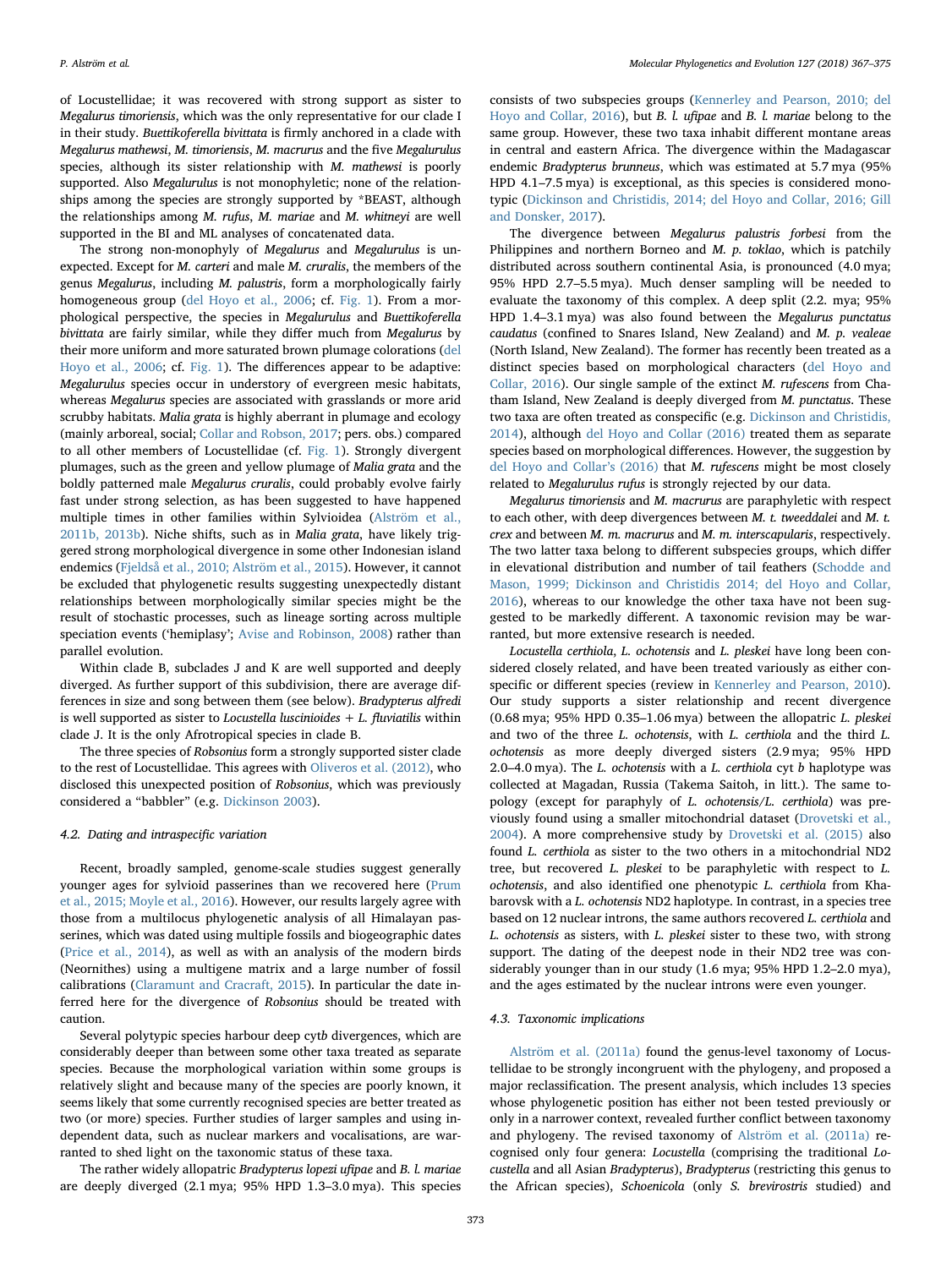Megalurus (including Eremiornis carteri, Cincloramphus cruralis and C. mathewsi).

[Alström et al. \(2011a\)](#page-7-2) stressed that their proposed Megalurus was probably non-monophyletic, but noted that the support was based mainly on cytb, and that this was contradicted by other data. Therefore, the authors preliminarily retained Megalurus for a potentially nonmonophyletic group. However, [Dickinson and Christidis \(2014\) and del](#page-8-3) [Hoyo and Collar \(2016\)](#page-8-3), based on the same study by [Alström et al.](#page-7-2) [\(2011a\),](#page-7-2) restricted Megalurus to M. palustris (type species of this genus). Moreover, [Dickinson and Christidis \(2014\) and del Hoyo and Collar](#page-8-3) [\(2016\)](#page-8-3) applied the name Cincloramphus to M. cruralis, M. mathewsi, M. timoriensis and M. macrurus (the two former species were previously placed in this genus). They also resurrected the genus Poodytes for M. gramineus, M. punctatus, M. caudatus, M. rufescens, M. carteri and M. albolimbatus (though M. caudatus and M. rufescens were not given species status by [Dickinson and Christidis, 2014](#page-8-3)). Megalurus albolimbatus has not yet been analysed phylogenetically.

Our results call for further taxonomic revision, although due to the uncertain relationships especially with respect to Megalurus, none of the alternative classifications are fully satisfactory. Synonymising Amphilais with Bradypterus is straightforward, and so is moving Bradypterus alfredi to Locustella. Due to the strong support for a sister relationship between Chaetornis striata and Schoenicola platyurus, we propose synonymising the former genus with the latter (based on priority). As there is no unanimous support for a close relationship between these and Schoenicola brevirostris, we hesitantly propose reinstating the name Catriscus Cabanis, 1851 for the latter (which then becomes a monotypic genus). Because Elaphrornis has no obvious close relatives, we suggest retaining this monotypic genus.

With respect to Megalurus, we follow [Dickinson and Christidis](#page-8-3) [\(2014\) and del Hoyo and Collar \(2016\)](#page-8-3) in restricting this name to M. palustris and applying the name Poodytes to clade G. We also accept the use of the name Cincloramphus for clade F excluding M. grata, but also propose to synonymise Megalurulus and Buettikoferella with Cincloramphus. Malia grata is strongly supported as belonging to clade F, and was estimated to have separated less than one million years before C. cruralis diverged. Accordingly, it would be appropriate to include it in Cincloramphus (by priority); however, to maintain taxonomic stability and also to highlight its morphological and ecological uniqueness, we prefer to retain the name Malia. Application of the name Robsonius is unproblematic.

[Alström et al. \(2011a\)](#page-7-2) proposed placing all of the taxa in clade B in Locustella (except L. alfredi, which they did not analyse), and this was followed by [Dickinson and Christidis \(2014\), del Hoyo and Collar](#page-8-3) [\(2016\) and Gill and Donsker \(2017\).](#page-8-3) However, in order to use the genus category in a more consistent way across the two main clades of Locustellidae, we propose splitting Locustella into two genera. The name Locustella is restricted to clade J. However, no name is available for clade K. Accordingly, we here propose a new genus name for this clade:

## Helopsaltes, new genus

Type species: Motacilla Certhiola Pallas, 1811. Gender masculine.

Included taxa: All of the species in clade K in [Figs. 1 and 2](#page-2-0), which should now be named Helopsaltes certhiola, Helopsaltes ochotensis, Helopsaltes pleskei, Helopsaltes pryeri, Helopsaltes fasciolatus and Helopsaltes amnicola. All species epithets except fasciolatus are invariable, and therefore must not change ending due to change of gender of the scientific name.

Diagnosis: The songs consist of short (c. 2–5 s) strophes separated by distinct pauses (c. 2–15 s; highly variable depending on level of excitement). All or most of the elements in the strophes are different from each other, or arranged in different "blocks" of similar notes. The songs of the species of Locustella sensu stricto are less clearly separated into strophes, and consist of very fast rattling reels or monotonous repetitions of rather simple syllables. See Section 3.3 and [Fig. 3](#page-5-0). No

diagnostic morphological characters are known to us, but there are average differences between Helopsaltes and Locustella sensu stricto in overall size (see Section 3.3).

Etymology: The name means "the marsh musician", from Greek helos (ἕλος), marshy ground, and Greek psaltes (ψάλτης), a musician playing a string instrument.

# Acknowledgements

We are grateful to Joel Cracraft, Paul Sweet and Thomas J. Trombone (American Museum of Natural History); Robert Prys-Jones and Mark Adams (The Natural History Museum, Tring); Mark Robbins, University of Kansas Biodiversity Institute; Frederick H. Sheldon (LSU Museum of Natural Science Collection of Genetic Resources, Louisiana State University); Ulf Johansson and Peter Nilsson (Swedish Museum of Natural History); Christopher M. Milensky (US National Museum); Richard Prum and Kristof Zyskowski (Yale Peabody Museum of Natural History); Jan Bolding Kristensen (Zoological Museum, University of Copenhagen); Staffan Andersson; Hem Sagar Baral; Geoff Carey; Paul Leader; Ulf Ottosson; and Yoshimitsu Shigeta for providing some samples. A.C. benefitted from a Collection Study Grant from the Frank M. Chapman Memorial Fund to visit the AMNH. E.P. thanks Jean-Jérôme Cassan (Direction du développement économique et de l'environnement de la province Nord), Anne-Claire Goarant (Direction de l'environnement de la province Sud), Romain Bonifay (Municipalité de Nouméa), Julien Baudat-Franceschi (Société Calédonienne d'Ornithologie), Almudena Lorenzo and Mariane Bonzon (Parc Zoologique et Forestier de Nouméa), Péguy and Jean-Pierre Drain (Nouméa) for their assistance during fieldwork in New Caledonia. E.P. was supported by the grant ANR Biodiversité BIONEOCAL, a project led by Philippe Grandcolas (MNHN). M.J.A. and R.G.M. thank Marika Tuiwawa, Alivereti Naikatini, Sanivalati Vido, the Fiji Department of Forestry and the Biosecurity Authority of Fiji for assistance in Fiji. We are grateful to Steven Gregory, Normand David, Ib Friis, Minna Skafte Jensen, Edward Dickinson, Frank Gill, David Donsker, Alan Peterson and Les Christidis for advise on the new scientific name; to Josep del Hoyo, Elisa Badia and Lynx Edicions for allowing us to publish illustrations from Handbook of the Birds of the World; to Lars Petersson for letting us publish his photos of Locustella pryeri; to Dave Farrow for providing a sound recording of Locustella major; and to Laima Bagdonaite for submitting the sequences to GenBank. Some of the analyses were run on the CIPRES Science Gateway. P.A. was supported by the Swedish Research Council (2015-04402), Jornvall Foundation, and Mark and Mo Constantine; M.I. was supported by the Swedish Research Council (621-2014-5113); M.J.A. and R.G.M. were supported by NSF (DEB-1557051 and DEB-1557053, respectively); and J.F. acknowledges the Danish National Research Foundation for support to the Center for Macroecology, Evolution and Climate (DNRF96). We are most grateful to Frank Rheindt and one anonymous reviewer for helpful comments on the manuscript.

# Appendix A. Supplementary material

Supplementary data associated with this article can be found, in the online version, at <https://doi.org/10.1016/j.ympev.2018.03.029>.

#### References

- <span id="page-7-1"></span>[Alström, P., Ericson, P.G.P., Olsson, U., Sundberg, P., 2006. Phylogeny and classi](http://refhub.elsevier.com/S1055-7903(17)30719-4/h0005)fication [of the avian superfamily Sylvioidea. Mol. Phylogenet. Evol. 38, 381](http://refhub.elsevier.com/S1055-7903(17)30719-4/h0005)–397.
- <span id="page-7-2"></span>[Alström, P., Fregin, S., Norman, J.A., Ericson, P.G.P., Christidis, L., Olsson, U., 2011a.](http://refhub.elsevier.com/S1055-7903(17)30719-4/h0010) [Multilocus analysis of a taxonomically densely sampled dataset reveal extensive non](http://refhub.elsevier.com/S1055-7903(17)30719-4/h0010)[monophyly in the avian family Locustellidae. Mol. Phylogenet. Evol. 58, 513](http://refhub.elsevier.com/S1055-7903(17)30719-4/h0010)–526.
- <span id="page-7-3"></span>[Alström, P., Höhna, S., Gelang, M., Ericson, P.G.P., Olsson, U., 2011b. Non-monophyly](http://refhub.elsevier.com/S1055-7903(17)30719-4/h0015) [and intricate morphological evolution within the avian family Cettiidae revealed by](http://refhub.elsevier.com/S1055-7903(17)30719-4/h0015) [multilocus analysis of a taxonomically densely sampled dataset. BMC Evol. Biol. 11,](http://refhub.elsevier.com/S1055-7903(17)30719-4/h0015) [352](http://refhub.elsevier.com/S1055-7903(17)30719-4/h0015).
- <span id="page-7-0"></span>[Alström, P., Olsson, U., Lei, F., 2013a. A review of the recent advances in the systematics](http://refhub.elsevier.com/S1055-7903(17)30719-4/h0020)